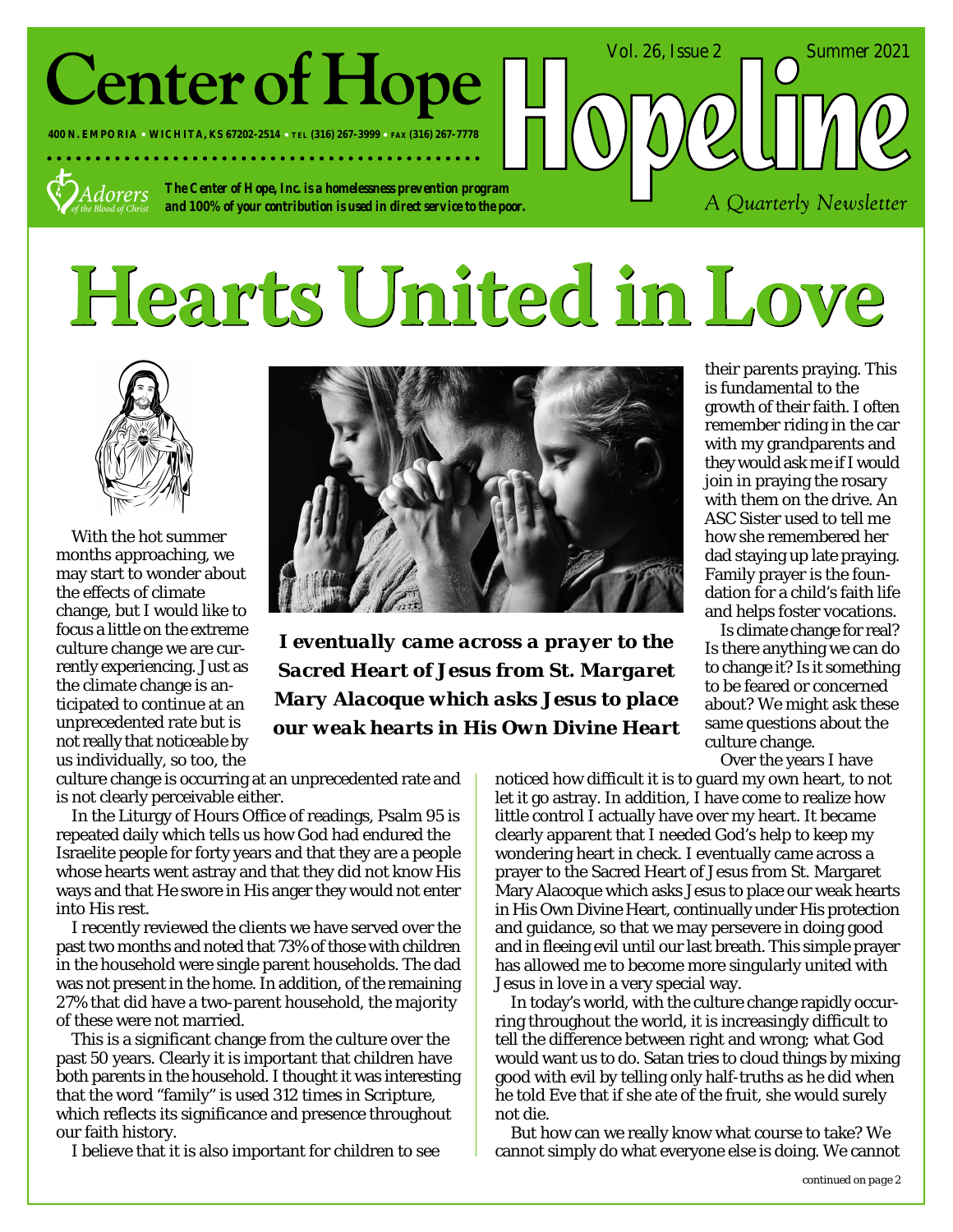**COH Board of Directors:** Chair: Tom McGrath Vice-Chair: Joe Warren Secretary: Sr. Janet Rowley, ASC

#### **Board Members:**

Sandi Baalman Glen Dolezal Kathy Kehr Sr Angela Laquet, ASC Katie Link Angela McCoy Robin Needham Scot Pennington May Ann Rabe Ann Sigwing Eric Swenson Sr. Susan Welsby, ASC Janice Yaeger

#### **CENTER OF HOPE, INC.**

*sponsored by the Adorers of the Blood of Christ*

> **Executive Director** George Dinkel

> > **Staff:**

Sr. Becky Balthazor, ASC Jane Hermann Adriana Palma

**Volunteers:** Mary Corrigan Ann Cummings Jerry Dooley Brenda Eck Jerry Ewald Bill Gress Connie Hotze Mike Hotze Andrew Jaramill Victoria Jackson Kathy Kehr Rachel Lewis Vernon May Carol Meyer Janet Miller Lisa Oehmke Anthony Osio Marilyn Osio James Ramsey Phyllis Ramsey Lori Rathert Sr. Tarcisia Roths, ASC Dian Rusk Mary Santiago Sr. Deborah Schovanec, ASC Eldon Schumacher Elisabeth Sims Dan Smarsh Lacey Vess Mary Jobe Waddill Marilyn Wells Amber Wilson Carolyn Winn Janice Yaeger Patricia Yates

#### *continued from page 1*

allow culture to continue to change unchecked. We have to discern issues and courses of action for ourselves and discernment is not easy at times. We know that Satan has no patience and loves to create dissension, so it would seem prudent that two important virtues to keep in our quiver when dealing with his deceptions are patience and peace. These two little virtues are sure ways to combat his impatience and attempts to create dissension. I pray that all of us may be granted the Divine virtue of Patience and that we allow God's Peace to be our guide.

May we all surrender our hearts to the most Sacred Heart of Jesus for His protection & guidance. May our lives be a true light to the world.

Sit Amore Dei, George



**Please Pray For** 

**Your prayers are needed to support our clients who face tremendous odds in holding their families and their lives together, especially in the difficult times in which we live.**

**A** 38-year-old mom with four children who recently lost her job at a temp agency. She only made \$352 this past month at this job. She owes \$3,960 in rent. She is looking for a new job.

**A**, a 22-year-old mom with two young children and who is currently unable to work due to a high risk pregnancy. She has been unemployed for the past four weeks and has no income. She owes \$550 on her rent and \$911 on her Evergy bill.

● R & I and their seven children. R lost his job in August due to the corona virus and they have had no income coming in. They owe \$2100 (3 months) on their rent and over \$1000 on their electric bill.

**S**, a 28-year-old mom with six children, which includes a set of newborn twins. S is on maternity leave and will return to work as soon as she can get daycare arranged for the children. She owes one month's rent of \$675 and over \$700 on her Evergy bill.

**L and E** have five children. L's hours have been reduced at work due to the corona virus and only made \$860 this past month. They owe \$1482 on their electricity bill, \$600 on their gas bill and \$1,054 on their water bill.

**A** is a 26-year-old mom with two children. A lost her job due to a domestic violence incident and currently has no income coming in. She owes two month's rent totaling \$1033.

**H**, a 41-year-old mom with four children, lost her job in September due to the corona virus. She is now going through a divorce and owes \$2500 on her rent.

**M** is a 22-year-old mom with an infant that is in NICU. M, who was placed on maternity leave early due to the corona virus, lost her job. She has only made \$186 in the past month. She owes over three month's rent of \$2250 and \$550 on her utilities.

**L** lives with her 16-year-old grandson. L lost her job due to the corona virus. Her grandson is working at a fast food restaurant but only made \$288 this past month. They owe \$1,900 on their rent and \$1,651 on their utilities.

**■ R & M** have four children. R has been out of work for some time. They owe two months' rent of \$1200 and \$2,997 on their utilities.

**K**, a 28-year-old mom has two children. K was off work for mental medical leave. When she was released to return to work, she was not able to go in as her children were out of school due to the corona virus. Her only source of income this past month was child support of \$148. She owes over two months' rent of \$1510 and \$1,048 on her utilities.

**A** is a 39-year-old mom with three children. A only made \$120 this past month as she was off due to the corona virus. She owes \$495 on her rent and \$5,300 on her utilities.

**M**, a 28-year-old mom, with four young children lost her job and has had no income from the past month. She owes over three months' rent of \$2300 and \$1,893 on her utilities.

**A** has three children. A lost her job due to the corona virus and has had no income in the past month. She owes \$850 on her rent and \$846 on her utilities.

**I**, the mother of two, lost her job and has had no income in the past month. She owes \$950 on her rent and \$1,789 on her utilities.

**M**, a 46-year-old mom has six children. M is working and did make \$924 this past month, which is not sufficient income to cover her monthly expenses. She owes \$825 on her rent and \$5,644 on her utilities.

**B**, a 26-year-old mom of four children, has had no income in the past month and owes \$3000 on her utilities.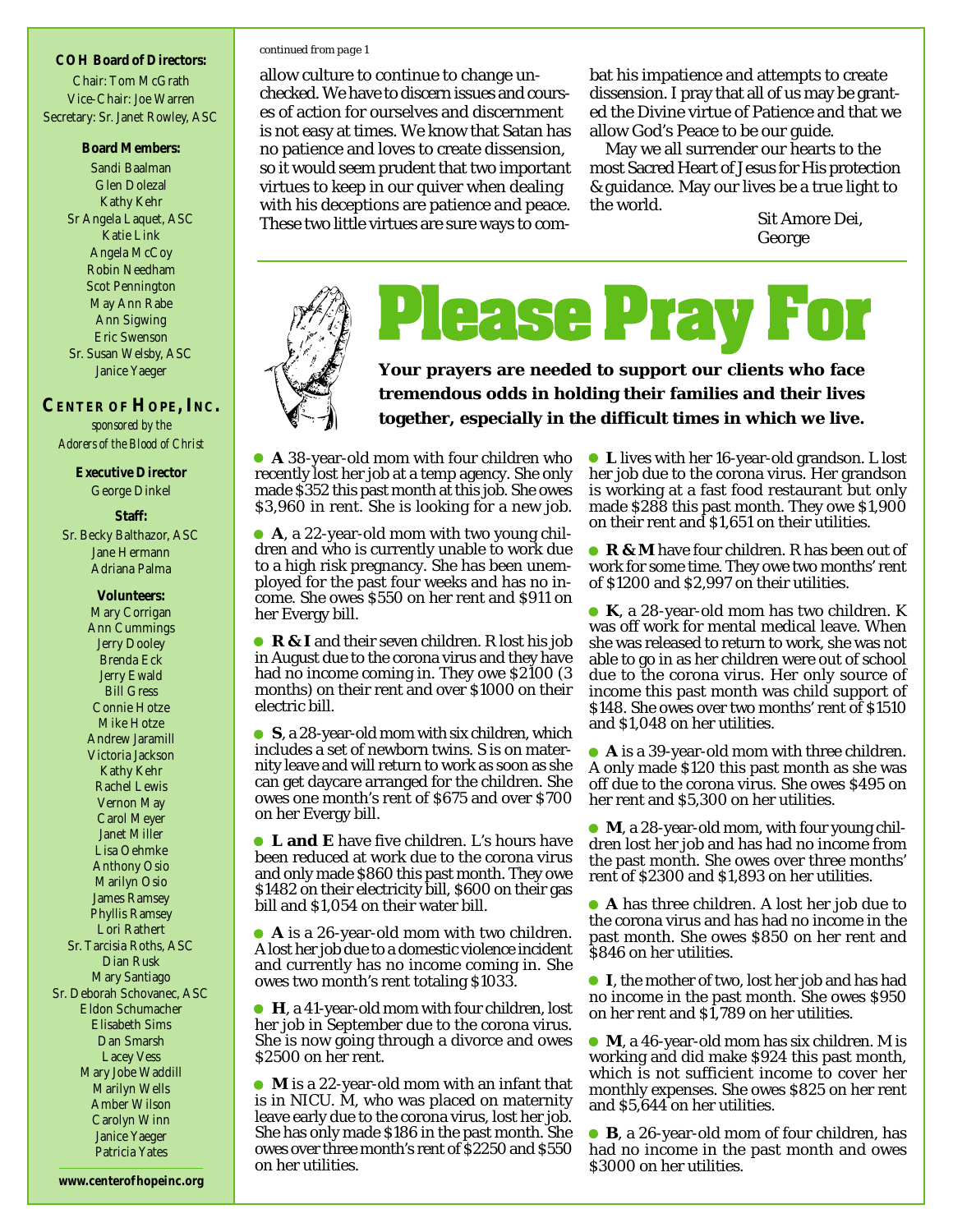## **CENTER OF HOPE ANNUAL DINNER Update**

We are excited to report that we are planning to have the Center of Hope Annual Dinner next Spring, **April 24, 2022**. We will plan on sending out a save the Date Announcement later this fall and the invitations will be mailed in March of 2022. Please save the date and plan to attend. We look forward to the opportunity to reunite with all our faithful donors and raising much needed funds for all the poor families struggling in our community. Thanks!!!!!!!!!

*See you in '22!*

### **Center of Hope Recognition Gifts**

#### *In Honor of*

**Jordan Santiago Rev. Kenneth Van Haverbeke**

### *In Memory of*

**Rev. Jerry Beat Donna & Bert Beckman Ronald Brummel Jeff Davis Larry Dreiling Alvin Hammer Fulton Joseph Hood Will Malone Ella Mae McGuire Ken & Mary Meyer Sr. Stella Rosenhamer, ASC H. Les Winn**

# COH's response to Covid-19

The pandemic has now been with us for over a year. When the virus first started, we closed our doors and provided very little assistance as many people had received the first round of the stimulus checks and they could not be evicted due to the Governor's mandate and their utilities could not be turned off.

**Update**

In June, we started to provide assistance via telephone interviews and had a waiting list of up to 150 names to call at one time. Over the next several months, we made some minor changes in our telephone interview process which allowed us to get the list to a more manageable number of around 30 names. For the next nine months, our phones literally were ringing off the hook. At any one time, we had hundreds of people trying to call in simultaneously for assistance. Our staff and volunteers were basically non-stop busy.

The assistance we provided through the nine months ending March 31, 2021 amounted to \$1,172,000 for 2,375 households, which is \$215,000 more than the assistance we provided for the nine months ending March 31, 2020 of \$956,000 for 2,422 households. The number of households we were able to serve via telephone calls remained about the same as we had provided prior to the pandemic, but the amount of assistance increased by 20% which reflects the many households we were able to help with several months of rent assistance as they were so far behind.

I sincerely appreciate and recognize all you donors who helped make this possible and the Center of Hope staff and volunteers that worked so diligently during these stressful times to make this possible. Thanks!!!!!!!!!!!!!!!